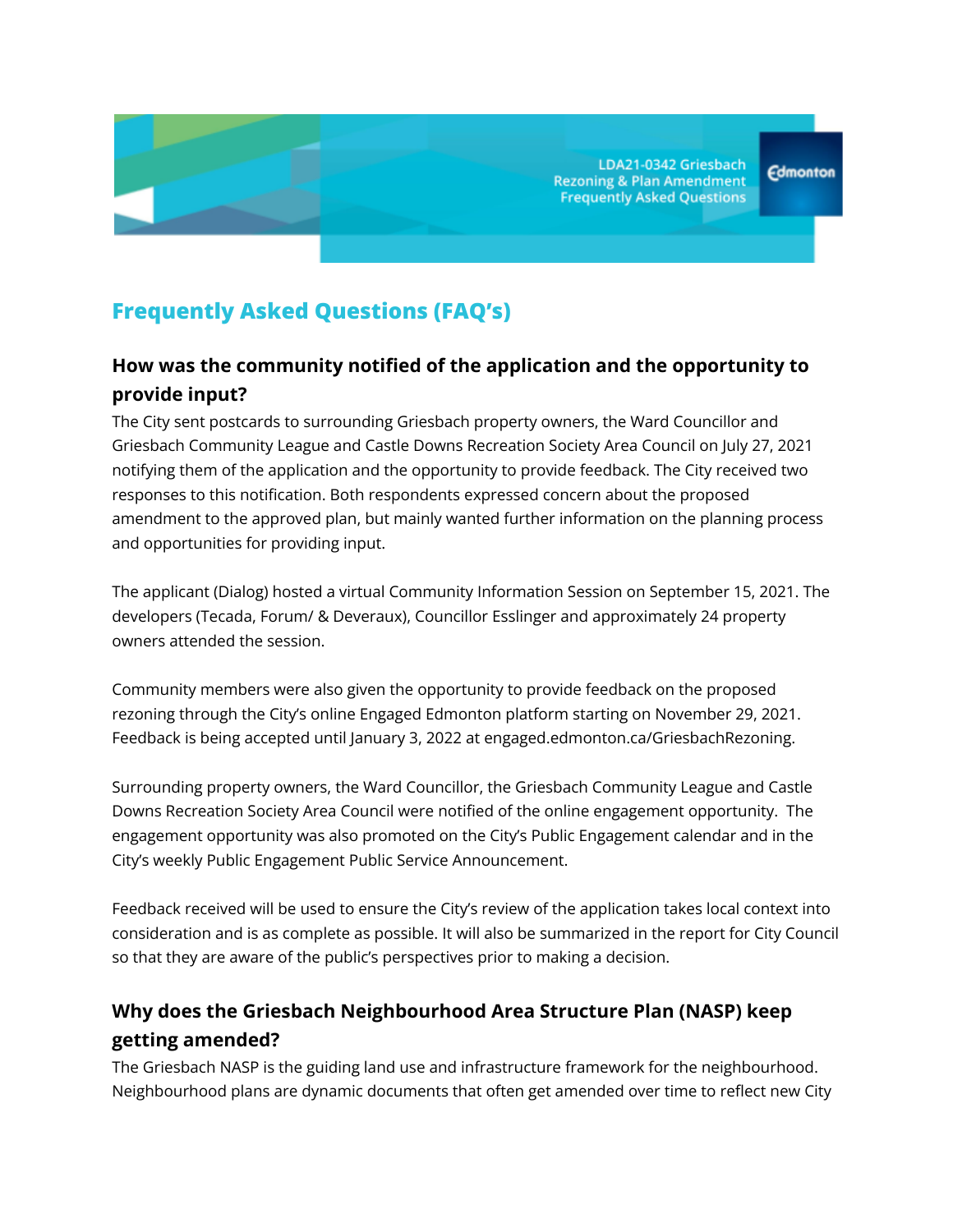policies and plans, as well as adapt to changing demographic and market needs.

While the City appreciates that the community may be frustrated with the number of plan amendments that have been undertaken within the neighbourhood, developers have the right to make rezoning and plan amendment applications under the Municipal Government Act and the City is obligated to process and advance the applications to City Council for a decision.

With this proposal, the Development Concept Map for Griesbach will remain the same. The NASP is proposed to be amended by updating the land use and population statistics and the text of the plan to reflect the proposed rezoning to the RA8g Zone. A very similar amendment to the NASP was approved on July 7, 2020 (under Bylaw 19226) when the Griesbach RA8g Zone (Charter Bylaw 19227) was adopted and applied to the land south of Griesbach Parade within the Village Centre.

#### **Will the tree stand along 97 Street be retained?**

The Griesbach Neighbourhood Structure Plan (NASP) states that the preservation of the mature trees, in particular the amur maples along the west side of 97 Street, is a key focus of the plan. Tree retention was identified as an important priority during public consultation when the NASP was prepared. The applicant has indicated the trees along the western boundary of the site will be retained.

#### **Can the Restrictive Covenant be removed?**

The Restrictive Covenant (RC) registered on title is a private land title caveat. Private land title caveats registered by developers or property owners are civil agreements between property owners and the surrounding community. The City of Edmonton has no legal authority to have the RC discharged. Though the RC will not be removed, the applicant/developers have advised that discussions with the landowner to have the restrictions of the RC relaxed are on-going.

#### **Will there be any commercial development?**

The applicant's stated intent is to develop two (2), residential apartment buildings.

The proposed RA8g Zone is based on the (RA8) Medium Density Residential Zone, which allows for a range of commercial uses on the ground floor with residential uses located above. Commercial uses that are separate from residential uses are not allowed in these zones.

Currently, the Griesbach [Neighbourhood](https://webdocs.edmonton.ca/infraplan/plans_in_effect/Griesbach_NASP_Consolidation.pdf) Area Structure Plan (NASP) requires buildings at the proposed rezoning location to be a mix of commercial and residential with a maximum height of 4 storeys. The applicant has applied for an amendment to the plan to allow residential only buildings on the site with a maximum height of 6 storeys (23 metres).